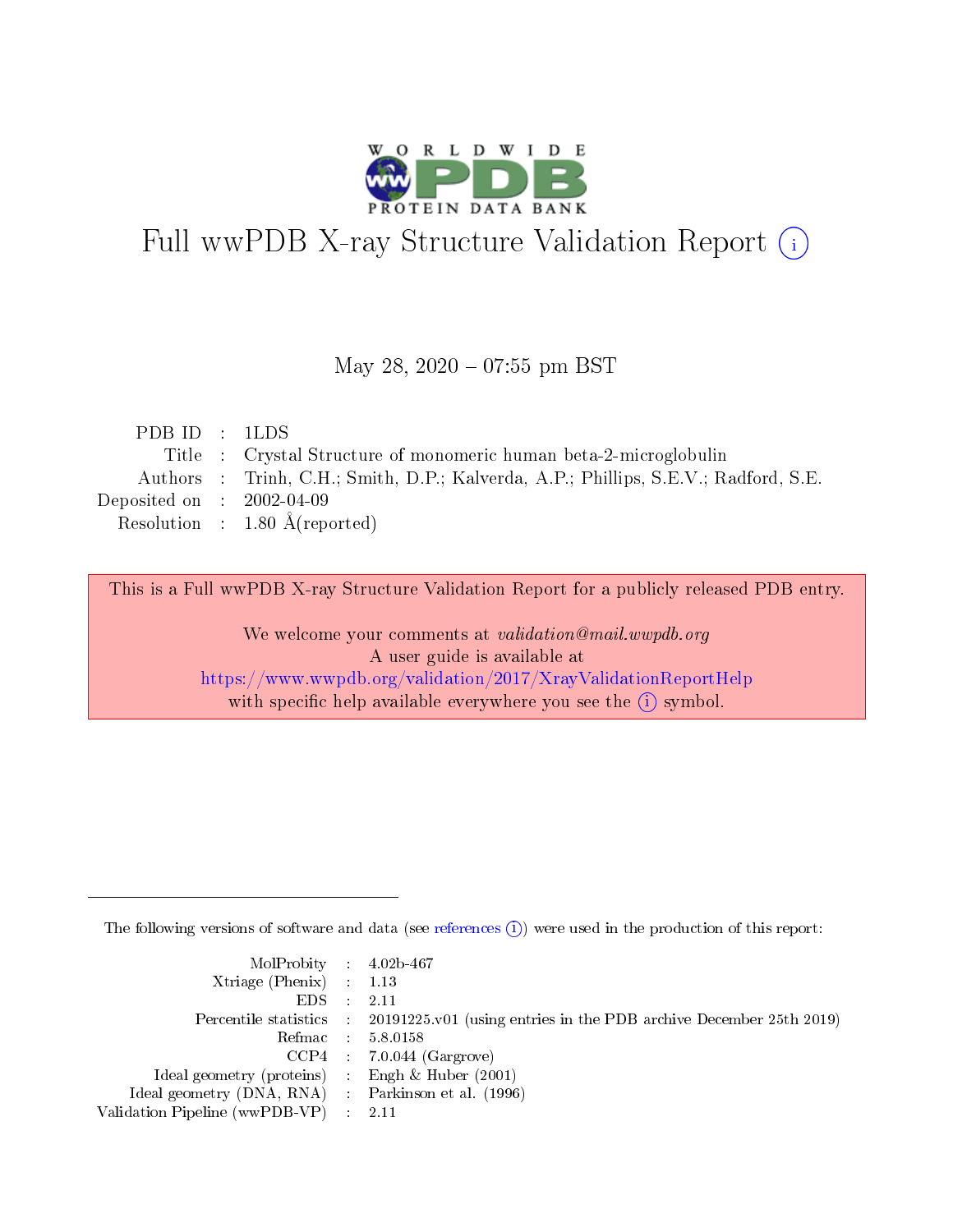# 1 [O](https://www.wwpdb.org/validation/2017/XrayValidationReportHelp#overall_quality)verall quality at a glance  $(i)$

The following experimental techniques were used to determine the structure: X-RAY DIFFRACTION

The reported resolution of this entry is 1.80 Å.

Percentile scores (ranging between 0-100) for global validation metrics of the entry are shown in the following graphic. The table shows the number of entries on which the scores are based.



| Metric                | Whole archive<br>$(\#\mathrm{Entries})$ | Similar resolution<br>$(\#\text{Entries}, \text{resolution range}(\text{\AA}))$ |
|-----------------------|-----------------------------------------|---------------------------------------------------------------------------------|
| $R_{free}$            | 130704                                  | $5950(1.80-1.80)$                                                               |
| Clashscore            | 141614                                  | $6793(1.80-1.80)$                                                               |
| Ramachandran outliers | 138981                                  | 6697 $(1.80-1.80)$                                                              |
| Sidechain outliers    | 138945                                  | 6696 (1.80-1.80)                                                                |
| RSRZ outliers         | 127900                                  | $5850(1.80-1.80)$                                                               |

The table below summarises the geometric issues observed across the polymeric chains and their fit to the electron density. The red, orange, yellow and green segments on the lower bar indicate the fraction of residues that contain outliers for  $>=3, 2, 1$  and 0 types of geometric quality criteria respectively. A grey segment represents the fraction of residues that are not modelled. The numeric value for each fraction is indicated below the corresponding segment, with a dot representing fractions  $\epsilon=5\%$  The upper red bar (where present) indicates the fraction of residues that have poor fit to the electron density. The numeric value is given above the bar.

| Mol | $\cap$ hain | Length  | Quality of chain |     |     |
|-----|-------------|---------|------------------|-----|-----|
|     |             |         | 3%               |     |     |
|     |             | $100\,$ | 84%              | 12% | . . |

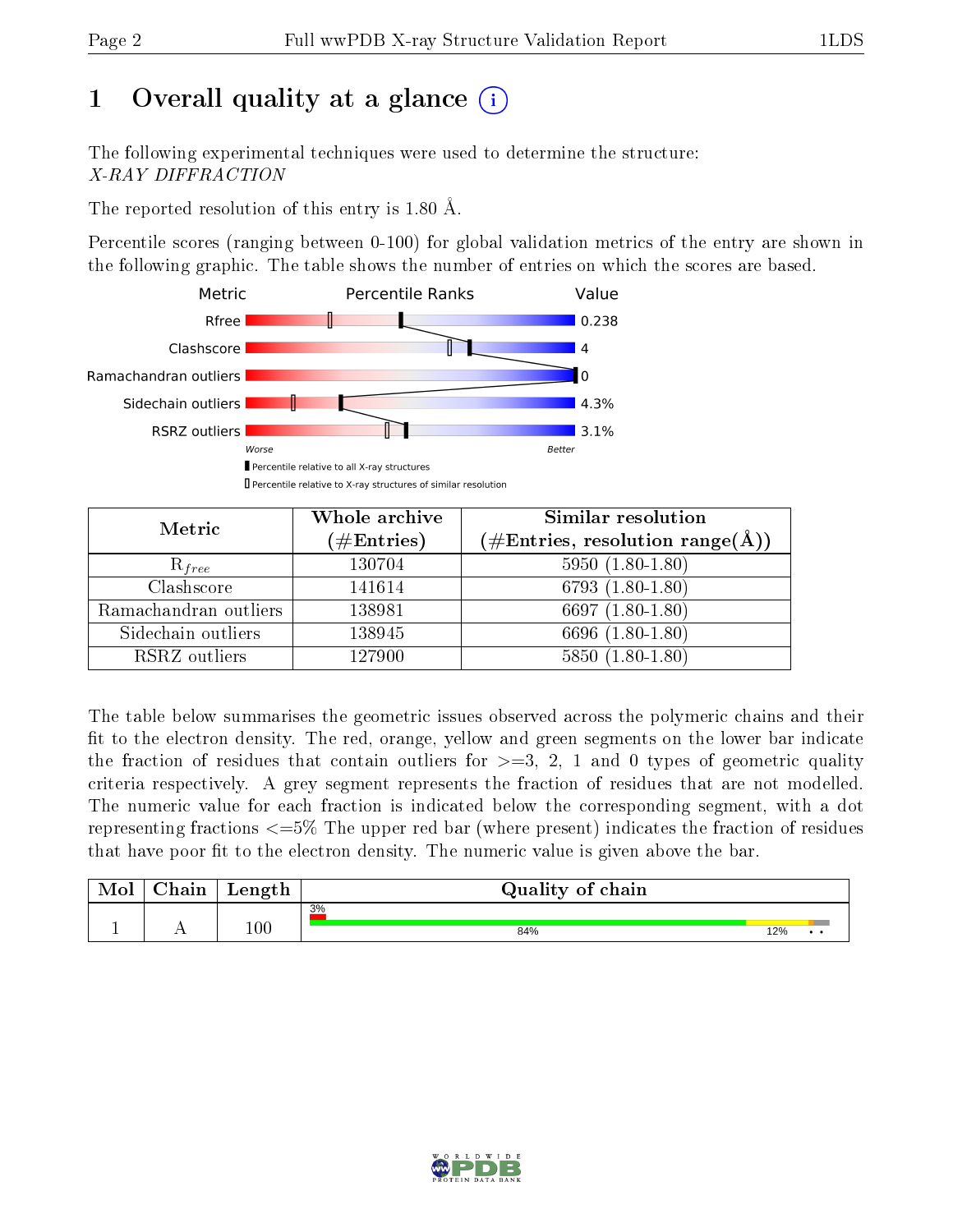# 2 Entry composition (i)

There are 3 unique types of molecules in this entry. The entry contains 913 atoms, of which 0 are hydrogens and 0 are deuteriums.

In the tables below, the ZeroOcc column contains the number of atoms modelled with zero occupancy, the AltConf column contains the number of residues with at least one atom in alternate conformation and the Trace column contains the number of residues modelled with at most 2 atoms.

Molecule 1 is a protein called beta-2-microglobulin.

| Mol | ${\rm Chain}$ | ' Residues | $\rm{Atoms}$ |     |     | ZeroOcc   AltConf   Trace |  |  |  |
|-----|---------------|------------|--------------|-----|-----|---------------------------|--|--|--|
|     |               | 97         | 'otal<br>809 | 518 | 135 | 153                       |  |  |  |

There is a discrepancy between the modelled and reference sequences:

| Chain | Residue | Modelled | – Actual | Comment                   | <b>Reference</b> |
|-------|---------|----------|----------|---------------------------|------------------|
|       |         | √F‴      | $\sim$   | $\lnot$ nitiating met i . | UNP P61769       |

Molecule 2 is SODIUM ION (three-letter code: NA) (formula: Na).

|  | Mol   Chain   Residues | Atoms    | $\mid$ ZeroOcc $\mid$ AltConf $\mid$ |  |
|--|------------------------|----------|--------------------------------------|--|
|  |                        | Total Na |                                      |  |

• Molecule 3 is water.

|  | $\blacksquare$ Mol $\vert$ Chain $\vert$ Residues $\vert$ | Atoms                   | $\mid$ ZeroOcc $\mid$ AltConf $\mid$ |  |
|--|-----------------------------------------------------------|-------------------------|--------------------------------------|--|
|  | $103\,$                                                   | Total<br>103<br>$103\,$ |                                      |  |

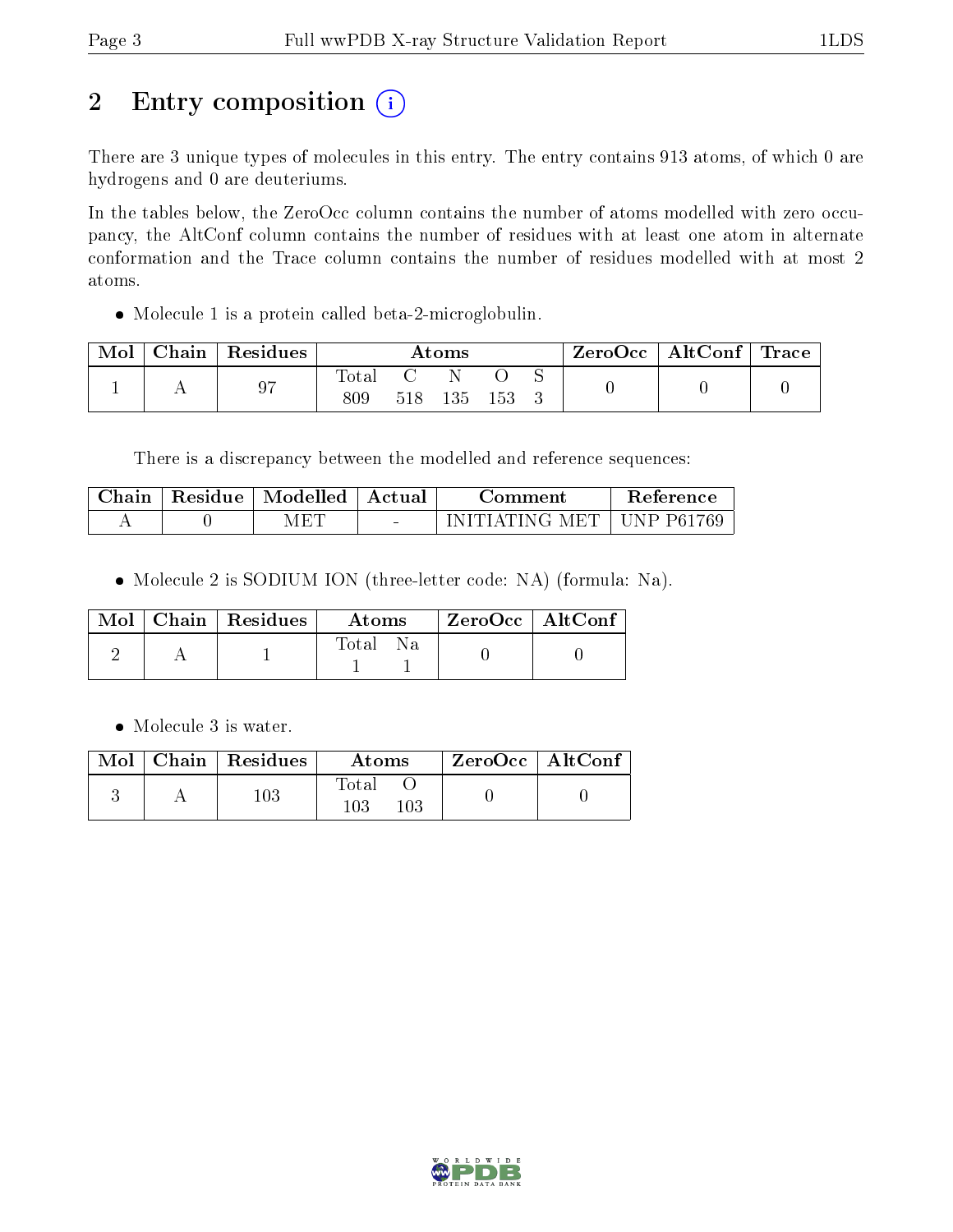# 3 Residue-property plots  $(i)$

These plots are drawn for all protein, RNA and DNA chains in the entry. The first graphic for a chain summarises the proportions of the various outlier classes displayed in the second graphic. The second graphic shows the sequence view annotated by issues in geometry and electron density. Residues are color-coded according to the number of geometric quality criteria for which they contain at least one outlier: green  $= 0$ , yellow  $= 1$ , orange  $= 2$  and red  $= 3$  or more. A red dot above a residue indicates a poor fit to the electron density (RSRZ  $> 2$ ). Stretches of 2 or more consecutive residues without any outlier are shown as a green connector. Residues present in the sample, but not in the model, are shown in grey.

• Molecule 1: beta-2-microglobulin



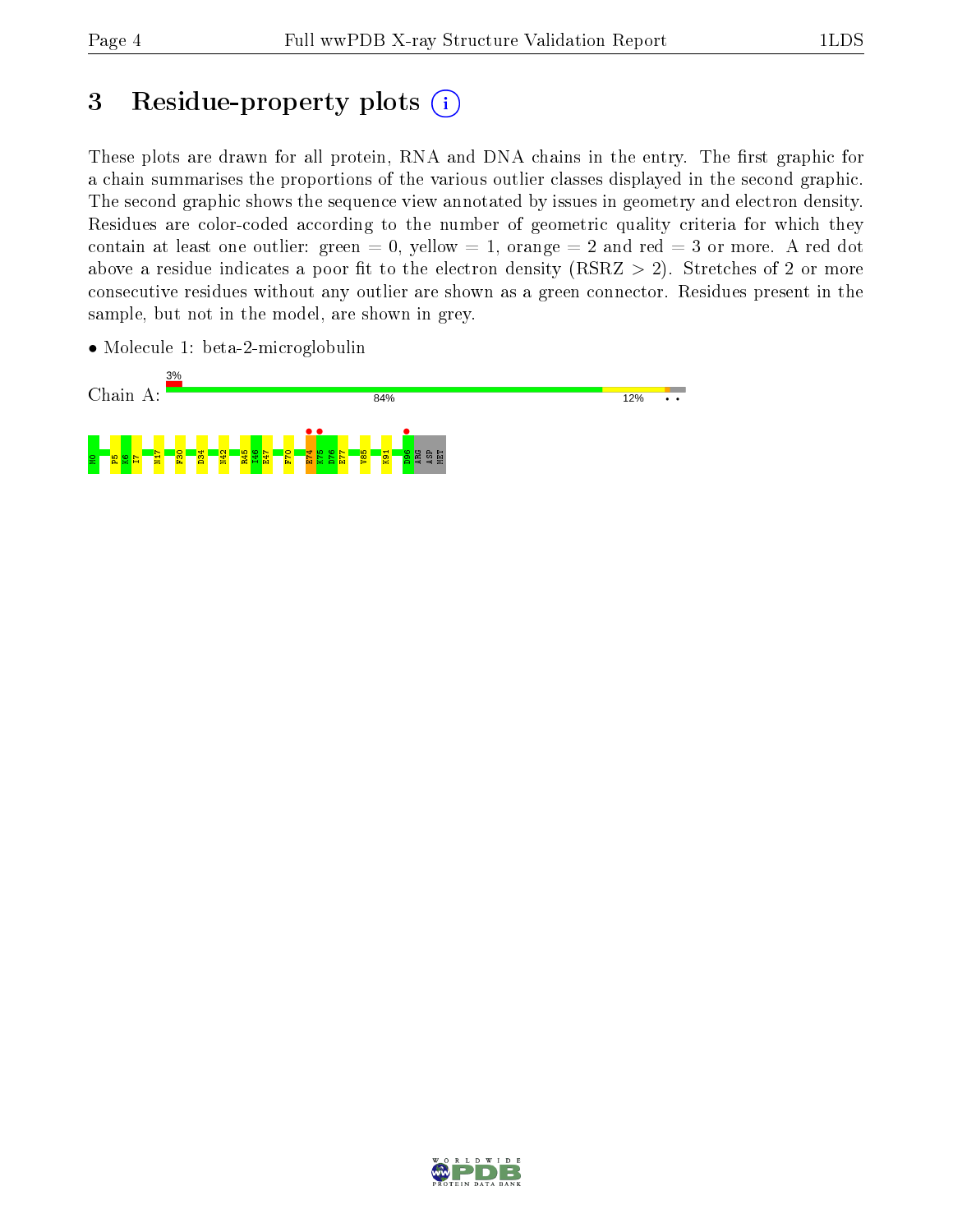# 4 Data and refinement statistics  $(i)$

| Property                                                                | Value                                             | Source     |
|-------------------------------------------------------------------------|---------------------------------------------------|------------|
| Space group                                                             | C 1 2 1                                           | Depositor  |
| Cell constants                                                          | 77.42Å<br>$29.09\text{\AA}$<br>$54.64\text{\AA}$  | Depositor  |
| a, b, c, $\alpha$ , $\beta$ , $\gamma$                                  | $90.00^{\circ}$ $121.64^{\circ}$<br>$90.00^\circ$ |            |
| Resolution $(A)$                                                        | $26.70^{-7}$<br>$-1.80$                           | Depositor  |
|                                                                         | 26.72<br>$-1.80$                                  | <b>EDS</b> |
| % Data completeness                                                     | $96.9(26.70-1.80)$                                | Depositor  |
| (in resolution range)                                                   | $96.7(26.72 - 1.80)$                              | <b>EDS</b> |
| $R_{merge}$                                                             | 0.04                                              | Depositor  |
| $\mathrm{R}_{sym}$                                                      | 0.04                                              | Depositor  |
| $\langle I/\sigma(I) \rangle^{-1}$                                      | 15.66 (at $1.79\text{\AA})$                       | Xtriage    |
| Refinement program                                                      | $CNS$ 1.0                                         | Depositor  |
|                                                                         | 0.187,<br>0.233                                   | Depositor  |
| $R, R_{free}$                                                           | 0.189,<br>0.238                                   | DCC        |
| $\mathcal{R}_{free}$ test set                                           | 498 reflections $(5.21\%)$                        | wwPDB-VP   |
| Wilson B-factor $(A^2)$                                                 | 9.0                                               | Xtriage    |
| Anisotropy                                                              | 0.213                                             | Xtriage    |
| Bulk solvent $k_{sol}(\mathrm{e}/\mathrm{A}^3),\,B_{sol}(\mathrm{A}^2)$ | $0.37$ , $52.9$                                   | <b>EDS</b> |
| L-test for twinning <sup>2</sup>                                        | $< L >$ = 0.50, $< L^2 >$ = 0.33                  | Xtriage    |
| Estimated twinning fraction                                             | No twinning to report.                            | Xtriage    |
| $F_o, F_c$ correlation                                                  | 0.93                                              | <b>EDS</b> |
| Total number of atoms                                                   | 913                                               | wwPDB-VP   |
| Average B, all atoms $(A^2)$                                            | 15.0                                              | wwPDB-VP   |

Xtriage's analysis on translational NCS is as follows: The largest off-origin peak in the Patterson function is  $10.47\%$  of the height of the origin peak. No significant pseudotranslation is detected.

<sup>&</sup>lt;sup>2</sup>Theoretical values of  $\langle |L| \rangle$ ,  $\langle L^2 \rangle$  for acentric reflections are 0.5, 0.333 respectively for untwinned datasets, and 0.375, 0.2 for perfectly twinned datasets.



<span id="page-4-1"></span><span id="page-4-0"></span><sup>1</sup> Intensities estimated from amplitudes.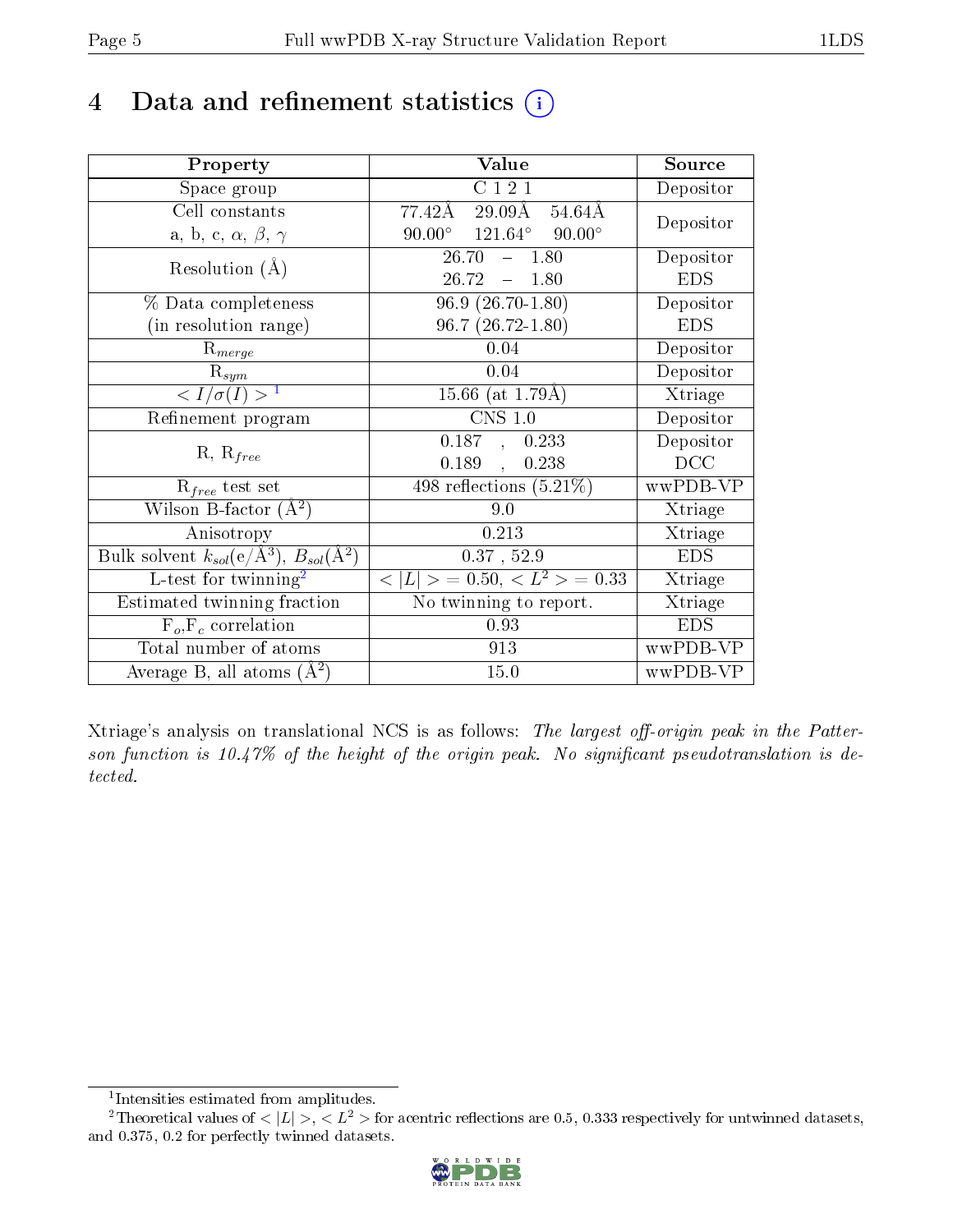# 5 Model quality  $(i)$

### 5.1 Standard geometry (i)

Bond lengths and bond angles in the following residue types are not validated in this section: NA

The Z score for a bond length (or angle) is the number of standard deviations the observed value is removed from the expected value. A bond length (or angle) with  $|Z| > 5$  is considered an outlier worth inspection. RMSZ is the root-mean-square of all Z scores of the bond lengths (or angles).

|  | Mol   Chain |      | Bond lengths                    | Bond angles |        |  |
|--|-------------|------|---------------------------------|-------------|--------|--|
|  |             |      | RMSZ $ #Z  > 5$ RMSZ $ #Z  > 5$ |             |        |  |
|  |             | 0.31 | 0/832                           | 0.63        | 0/1127 |  |

There are no bond length outliers.

There are no bond angle outliers.

There are no chirality outliers.

There are no planarity outliers.

### 5.2 Too-close contacts  $(i)$

In the following table, the Non-H and H(model) columns list the number of non-hydrogen atoms and hydrogen atoms in the chain respectively. The H(added) column lists the number of hydrogen atoms added and optimized by MolProbity. The Clashes column lists the number of clashes within the asymmetric unit, whereas Symm-Clashes lists symmetry related clashes.

| Mol |  |  | $\mid$ Chain $\mid$ Non-H $\mid$ H(model) $\mid$ H(added) $\mid$ Clashes $\mid$ Symm-Clashes |
|-----|--|--|----------------------------------------------------------------------------------------------|
|     |  |  |                                                                                              |
|     |  |  |                                                                                              |
|     |  |  |                                                                                              |
|     |  |  |                                                                                              |

The all-atom clashscore is defined as the number of clashes found per 1000 atoms (including hydrogen atoms). The all-atom clashscore for this structure is 4.

All (6) close contacts within the same asymmetric unit are listed below, sorted by their clash magnitude.

| Atom-2                                |                              | Interatomic    | Clash       |
|---------------------------------------|------------------------------|----------------|-------------|
| Atom-1                                |                              | distance $(A)$ | overlap (A) |
| $1 \cdot A \cdot 5 \cdot PR \cap HR3$ | $1 \cdot A \cdot 30$ PHE HR3 | -73            |             |

Continued on next page...

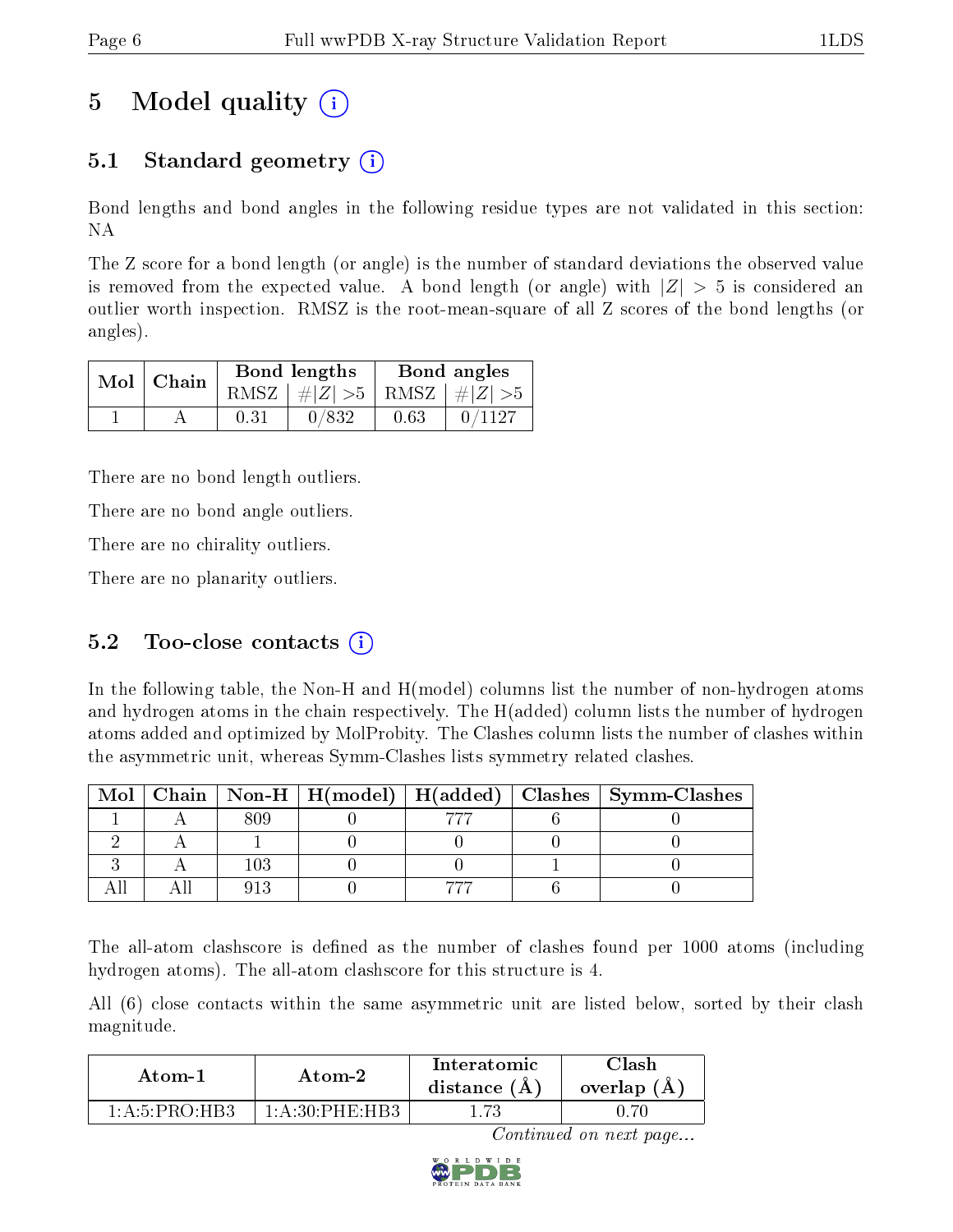| Atom-1             | Atom-2            | Interatomic<br>distance $(A)$ | Clash<br>overlap $(\AA)$ |  |
|--------------------|-------------------|-------------------------------|--------------------------|--|
| 1: A: 7: ILE: HDI2 | 1: A:91: LYS: HD2 | 1.84                          | 0.58                     |  |
| 1:A:45:ARG:HH12    | 1: A:47: GLU:CD   | 2.14                          | 0.51                     |  |
| 1: A:85: VAL:HG13  | 3:A:104:HOH:O     | 2.13                          | 0.48                     |  |
| 1: A:42: ASN: HA   | 1:A:77:GLU:CG     | 2.51                          | 0.40                     |  |
| 1:A:74:GLU:CD      | 1:A:74:GLU:H      | 2.24                          | N 40                     |  |

Continued from previous page...

There are no symmetry-related clashes.

#### 5.3 Torsion angles  $(i)$

#### 5.3.1 Protein backbone  $(i)$

In the following table, the Percentiles column shows the percent Ramachandran outliers of the chain as a percentile score with respect to all X-ray entries followed by that with respect to entries of similar resolution.

The Analysed column shows the number of residues for which the backbone conformation was analysed, and the total number of residues.

| Mol   Chain | Analysed   Favoured   Allowed   Outliers   Percentiles |  |                                                            |  |
|-------------|--------------------------------------------------------|--|------------------------------------------------------------|--|
|             | $+95/100(95\%)$   91 (96\%)   4 (4\%)                  |  | $\begin{array}{ c c c c }\n\hline\n100 & 100\n\end{array}$ |  |

There are no Ramachandran outliers to report.

#### 5.3.2 Protein sidechains (i)

In the following table, the Percentiles column shows the percent sidechain outliers of the chain as a percentile score with respect to all X-ray entries followed by that with respect to entries of similar resolution.

The Analysed column shows the number of residues for which the sidechain conformation was analysed, and the total number of residues.

| Mol   Chain | Analysed   |           |          | $\vert$ Rotameric $\vert$ Outliers $\vert$ Percentiles |  |
|-------------|------------|-----------|----------|--------------------------------------------------------|--|
|             | 92/95(97%) | 88 (96\%) | $4(4\%)$ | $\vert$ 29   14                                        |  |

All (4) residues with a non-rotameric sidechain are listed below:

| Mol | Chain | $\parallel$ Res | Lype |
|-----|-------|-----------------|------|
|     |       |                 |      |
|     |       |                 |      |

Continued on next page...

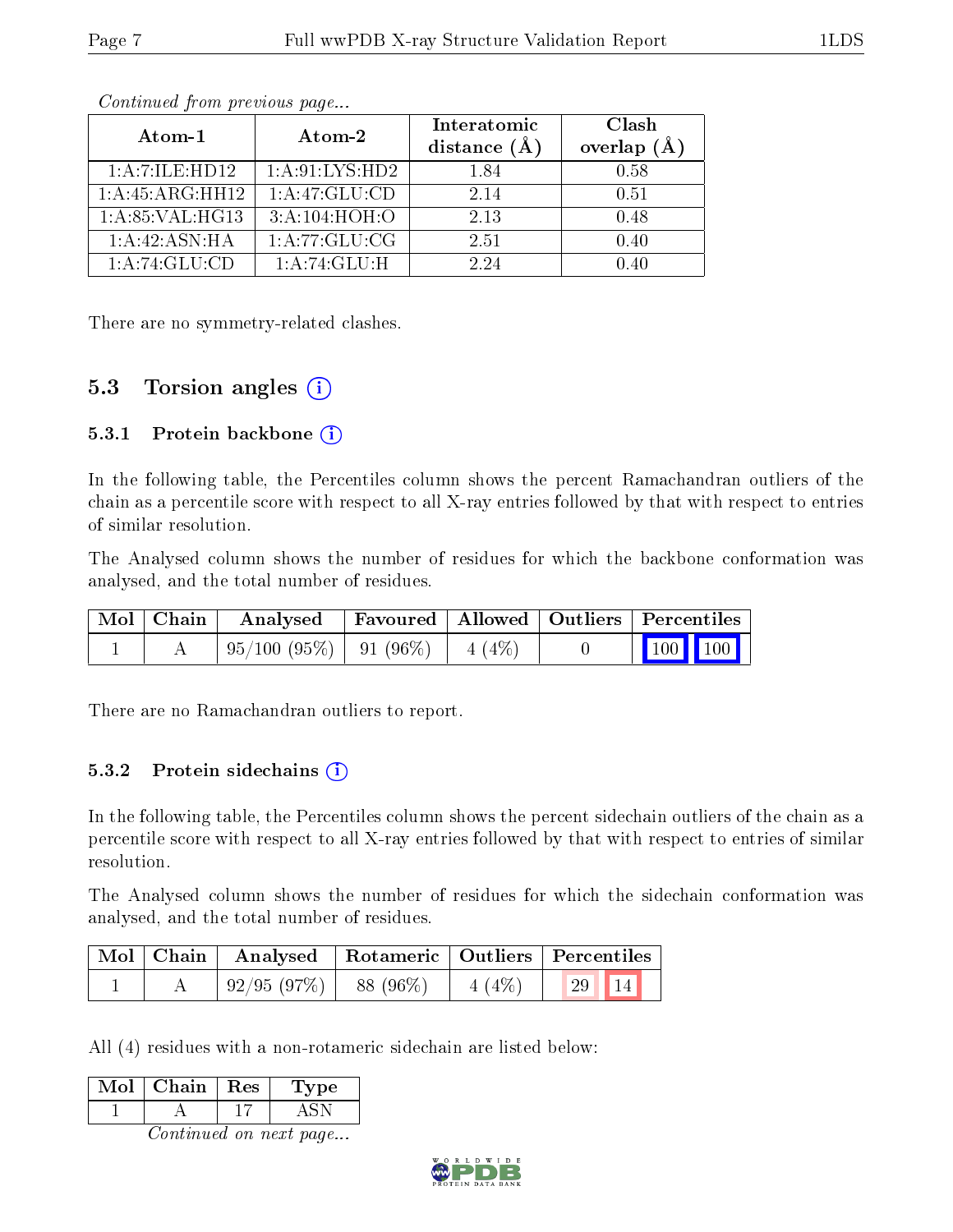Continued from previous page...

| $\operatorname{Mol}$ | Chain | $\operatorname{Res}% \left( \mathcal{N}\right) \equiv\operatorname{Res}(\mathcal{N}_{0})\left( \mathcal{N}_{0}\right) ^{2}$ | ype |
|----------------------|-------|-----------------------------------------------------------------------------------------------------------------------------|-----|
|                      |       |                                                                                                                             |     |
|                      |       |                                                                                                                             | ノHH |
|                      |       |                                                                                                                             |     |

Some sidechains can be flipped to improve hydrogen bonding and reduce clashes. All (1) such sidechains are listed below:

| Mol | Chain | $\operatorname{Res}$ | vpe |
|-----|-------|----------------------|-----|
|     |       |                      |     |

#### $5.3.3$  RNA  $(i)$

There are no RNA molecules in this entry.

#### 5.4 Non-standard residues in protein, DNA, RNA chains  $(i)$

There are no non-standard protein/DNA/RNA residues in this entry.

#### 5.5 Carbohydrates  $(i)$

There are no carbohydrates in this entry.

#### 5.6 Ligand geometry  $(i)$

Of 1 ligands modelled in this entry, 1 is monoatomic - leaving 0 for Mogul analysis.

There are no bond length outliers.

There are no bond angle outliers.

There are no chirality outliers.

There are no torsion outliers.

There are no ring outliers.

No monomer is involved in short contacts.

#### 5.7 [O](https://www.wwpdb.org/validation/2017/XrayValidationReportHelp#nonstandard_residues_and_ligands)ther polymers (i)

There are no such residues in this entry.

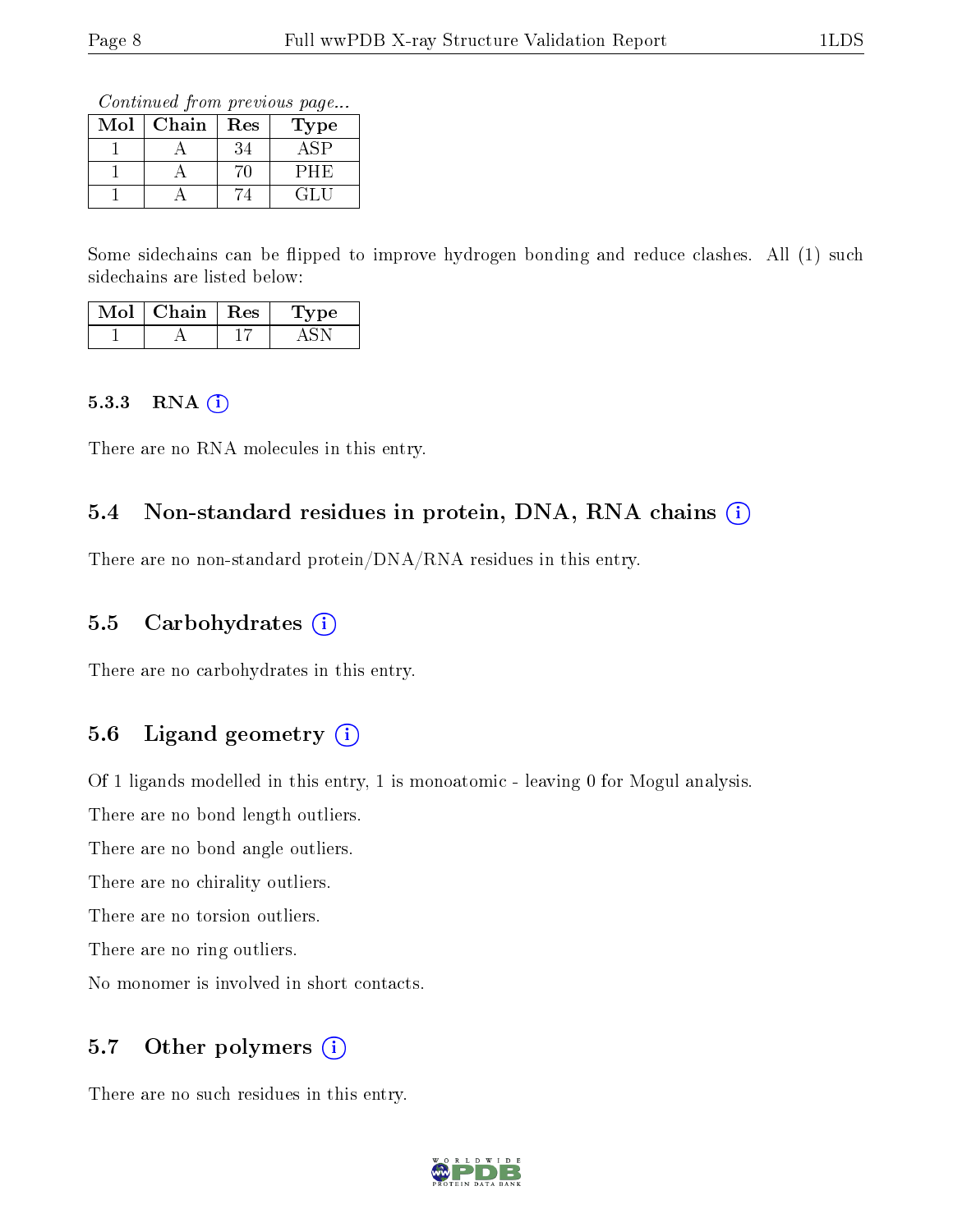## 5.8 Polymer linkage issues (i)

There are no chain breaks in this entry.

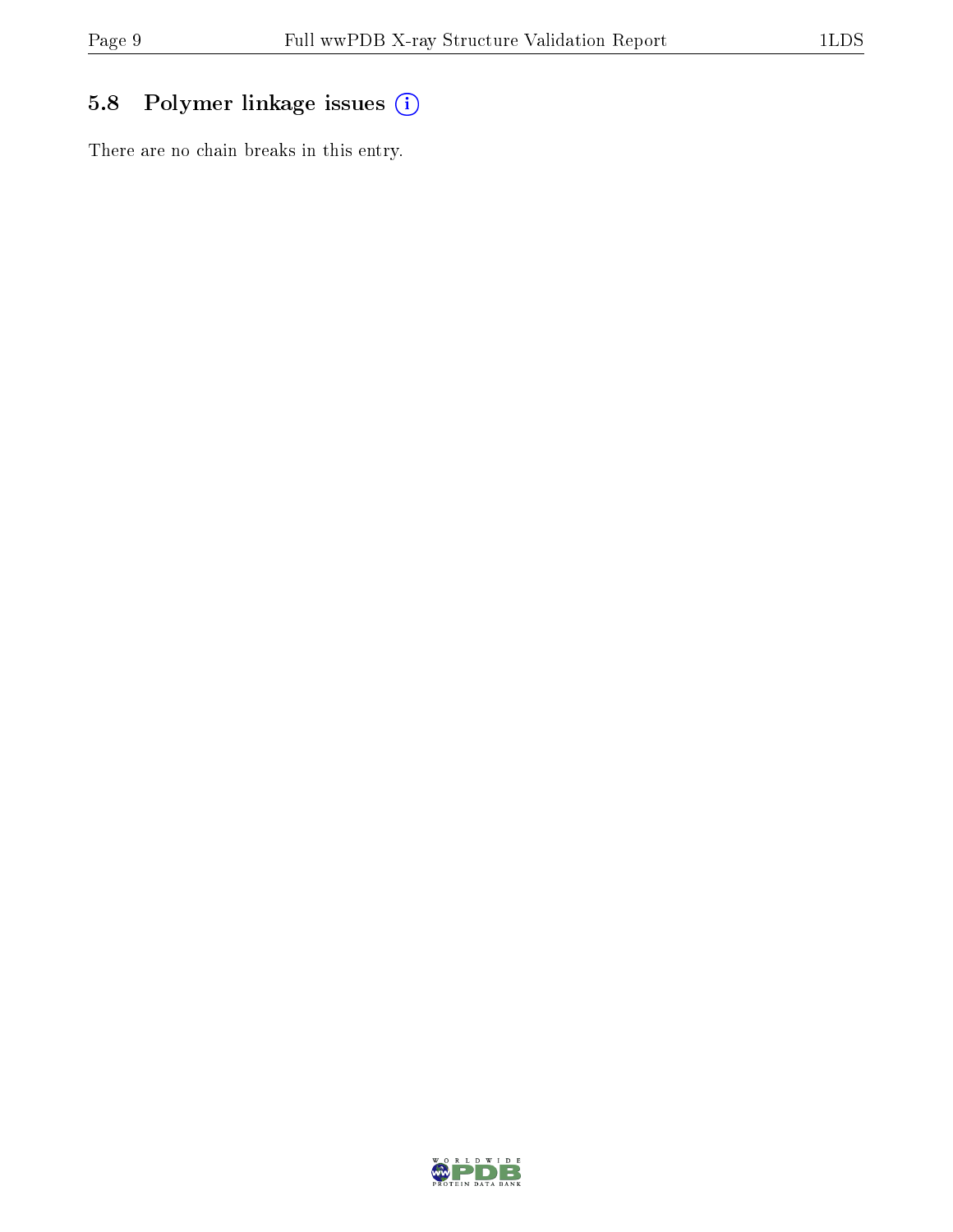## 6 Fit of model and data  $\left( \cdot \right)$

## 6.1 Protein, DNA and RNA chains (i)

In the following table, the column labelled  $#RSRZ>2'$  contains the number (and percentage) of RSRZ outliers, followed by percent RSRZ outliers for the chain as percentile scores relative to all X-ray entries and entries of similar resolution. The OWAB column contains the minimum, median,  $95<sup>th</sup>$  percentile and maximum values of the occupancy-weighted average B-factor per residue. The column labelled  $Q< 0.9$  lists the number of (and percentage) of residues with an average occupancy less than 0.9.

|  | $\lceil \text{Mol} \rceil$ Chain   Analysed   <rsrz>  </rsrz> | $\rm \#RSRZ\!>\!2$ |  | $\vert$ OWAB(Å <sup>2</sup> ) $\vert$ Q<0.9 |  |
|--|---------------------------------------------------------------|--------------------|--|---------------------------------------------|--|
|  |                                                               |                    |  |                                             |  |

All (3) RSRZ outliers are listed below:

| Mol | Chain   Res |    | <b>Type</b> | <b>RSRZ</b> |
|-----|-------------|----|-------------|-------------|
|     |             | 96 |             |             |
|     |             | 74 | GLU         | 32          |
|     |             | ำ  |             | 2.8         |

### 6.2 Non-standard residues in protein, DNA, RNA chains  $(i)$

There are no non-standard protein/DNA/RNA residues in this entry.

### 6.3 Carbohydrates (i)

There are no carbohydrates in this entry.

### 6.4 Ligands  $(i)$

In the following table, the Atoms column lists the number of modelled atoms in the group and the number defined in the chemical component dictionary. The B-factors column lists the minimum, median,  $95<sup>th</sup>$  percentile and maximum values of B factors of atoms in the group. The column labelled  $Q< 0.9$  lists the number of atoms with occupancy less than 0.9.

|           |     |                 | $\vert$ Mol $\vert$ Type $\vert$ Chain $\vert$ Res $\vert$ Atoms $\vert$ RSCC $\vert$ RSR $\vert$ B-factors(A <sup>2</sup> ) $\vert$ Q<0.9 |  |
|-----------|-----|-----------------|--------------------------------------------------------------------------------------------------------------------------------------------|--|
| <b>NA</b> | 100 | $0.98$   $0.07$ | 15.15.15.15                                                                                                                                |  |